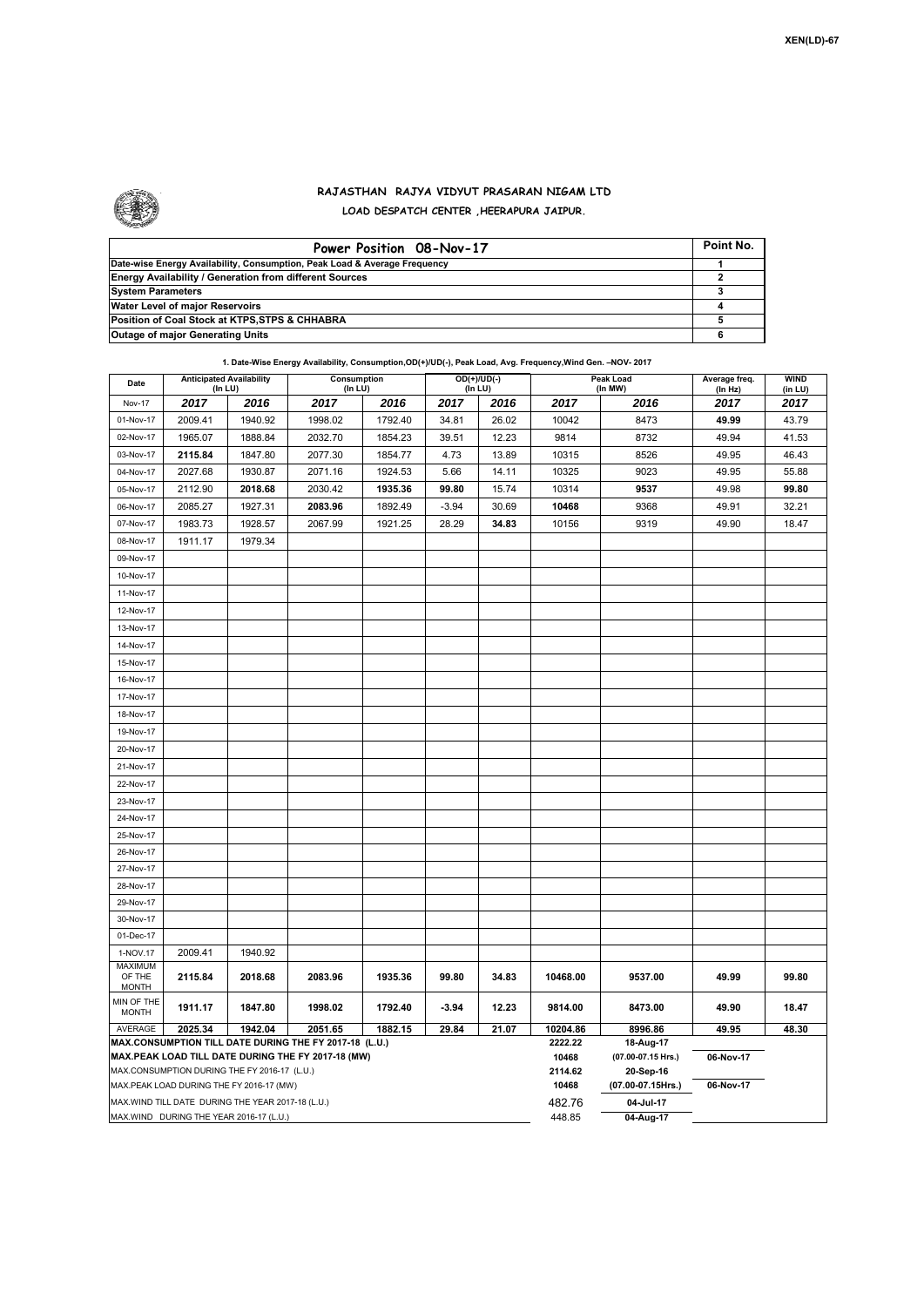| (In LU)        |                                                 |                 |                             |                 |  |  |  |  |  |
|----------------|-------------------------------------------------|-----------------|-----------------------------|-----------------|--|--|--|--|--|
| S.No.          | Sources Available to Rajasthan / Installed      | Prior           | Prior                       | Actual          |  |  |  |  |  |
|                | Capacity as on 30.09.2016                       |                 | assessment of assessment of | Energy          |  |  |  |  |  |
|                | (In MW)                                         | Avail. For next | Avail.                      | <b>Received</b> |  |  |  |  |  |
|                |                                                 | Day             |                             |                 |  |  |  |  |  |
|                |                                                 | 7-Nov-17        |                             |                 |  |  |  |  |  |
| 1              | KTPS (1240/1240)                                | 271.00          | 271.00                      | 276.30          |  |  |  |  |  |
| $\overline{2}$ | STPS (1500/1500)                                | 212.00          | 110.00                      | 111.87          |  |  |  |  |  |
| 3              | DHOLPUR GAS CCPP (330/330)                      | 0.00            | 0.00                        | 0.00            |  |  |  |  |  |
| 4              | RAMGARH (273.5/273.5)                           | 44.00           | 41.00                       | 41.81           |  |  |  |  |  |
| 5              | RAPP-A(200/200)                                 | 41.00           | 41.00                       | 41.90           |  |  |  |  |  |
| 6              | MAHI (140/140)                                  | 0.00            | 0.00                        | 5.69            |  |  |  |  |  |
| 7              | CHAMBAL (RPS+JS) (135.5/271)                    | 38.62           | 38.62                       | 42.40           |  |  |  |  |  |
| 8              | <b>GIRAL LIGNITE (250/250)</b>                  | 0.00            | 0.00                        | 0.00            |  |  |  |  |  |
| 9              | CHHABRA TPS 1000/1000)                          | 108.00          | 174.00                      | 257.47          |  |  |  |  |  |
| 10             | ADANI (TPS) + KALISINDH (TPS)                   | 304.70          | 420.00                      | 358.50          |  |  |  |  |  |
|                | (1200+1200/1320+1200)                           |                 |                             |                 |  |  |  |  |  |
| 11             | WIND FARM (3980.40/4119.15)                     | 14.05           | 24.50                       | 18.47           |  |  |  |  |  |
| 12             | SOLAR POWER(737.70/1295.70)                     | 0.00            | 0.00                        | 0.00            |  |  |  |  |  |
| 13             | CAPTIVE POWER PLANTS                            | 0.00            | 0.00                        | 0.00            |  |  |  |  |  |
| 14             | REGIONAL (INTRA STATE) O.A. (VLTPS)             | 0.00            | 0.00                        | 0.00            |  |  |  |  |  |
| 15             | OPEN ACCESS                                     | 35.01           | 16.06                       | 16.06           |  |  |  |  |  |
| 16             | BIOMASS - (101.95/119.25)                       | 4.00            | 4.00                        | 3.70            |  |  |  |  |  |
| 17             | BARSINGHSAR LTPS(250/250)                       | 53.00           | 53.00                       | 51.59           |  |  |  |  |  |
| 18             | RAJWEST (1080/1080)                             | 172.00          | 172.00                      | 175.41          |  |  |  |  |  |
|                | <b>TOTAL (A): 1-18</b>                          | 1297.38         | 1365.18                     | 1401.16         |  |  |  |  |  |
| 19             | <b>BBMB COMPLEX</b>                             |                 |                             |                 |  |  |  |  |  |
|                | a) BHAKRA(230.79/1516.3)                        | 22.20           | 20.92                       | 21.30           |  |  |  |  |  |
|                | b) DEHAR (198/990)                              | 9.92            | 9.96                        | 9.36            |  |  |  |  |  |
|                |                                                 |                 |                             |                 |  |  |  |  |  |
|                | c) PONG (231.66/396)                            | 28.25           | 23.50                       | 26.44           |  |  |  |  |  |
|                | TOTAL: a TO c                                   | 60.36           | 54.38                       | 57.10           |  |  |  |  |  |
| 20             | <b>CENTRAL STATIONS</b>                         |                 |                             |                 |  |  |  |  |  |
|                | d) SINGRAULI (300/2000)                         | 89.27           | 88.88                       | 88.88           |  |  |  |  |  |
|                | e) RIHAND<br>(310.24/3000)                      | 126.17          | 121.56                      | 123.79          |  |  |  |  |  |
|                | f) UNCHAHAR-I(20/420)                           | 2.79            | 2.72                        | 2.82            |  |  |  |  |  |
|                | g) UNCHAHAR-II& III(61/630)                     | 24.02           | 23.65                       | 24.99           |  |  |  |  |  |
|                | h) INDIRA GANDHI STPS(JHAJHAR) 0.00/1500)       | 0.00            | 0.00                        | 0.00            |  |  |  |  |  |
|                | i) NCTPS DADRI St-II (43.22/980) + DADRI-TH     | 15.31           | 18.48                       | 22.10           |  |  |  |  |  |
|                | j) DADRI GAS (77/830)                           | 3.05            | 3.04                        | 3.10            |  |  |  |  |  |
|                | $k)$ ANTA<br>(83.07/419)                        | 0.22            | 0.00                        | 0.00            |  |  |  |  |  |
|                | I) AURAIYA<br>(61.03/663)                       | 0.08            | 0.00                        | 0.00            |  |  |  |  |  |
|                | m) NAPP<br>(44/440)                             | 9.67            | 9.62                        | 9.62            |  |  |  |  |  |
|                | $n)$ RAPP-B<br>(125/440)                        | 33.93           | 0.00                        | 24.28           |  |  |  |  |  |
|                | o) RAPP-C<br>(88/440)                           | 20.34           | 20.34                       | 20.34           |  |  |  |  |  |
|                | p) SALAL<br>(20.36/690)                         | 0.89            | 0.90                        | 0.93            |  |  |  |  |  |
|                | q) URI<br>(70.37/720)                           | 2.78            | 2.68                        | 1.56            |  |  |  |  |  |
|                | r) TANAKPUR (10.86/94)                          | 1.19            | 1.19                        | 1.19            |  |  |  |  |  |
|                | s) CHAMERA - (105.84/540)                       | 3.18            | 3.18                        | 3.18            |  |  |  |  |  |
|                | t) CHAMERA-II (29.01/300)                       | 1.79            | 1.79                        | 1.69            |  |  |  |  |  |
|                | u) CHAMERA-III (25.21/231)                      | 1.26            | 1.26                        | 1.26            |  |  |  |  |  |
|                | v) DHAULIGANGA (27/280)                         | 1.64            | 1.74                        | 1.74            |  |  |  |  |  |
|                | w) DULHASTI (42.42/390)                         | 5.22            | 5.44                        | 5.44            |  |  |  |  |  |
|                | x) SEWA (13/120)                                | 0.39            | 0.39                        | 0.39            |  |  |  |  |  |
|                | y) NJPC (112.00/1500) + RAMPUR(31.808/412.02)   | 9.65            | 10.10                       | 9.89            |  |  |  |  |  |
|                | z) TEHRI (75/1000)                              | 4.76            | 4.76                        | 4.68            |  |  |  |  |  |
|                | aa) KOTESHWR (33.44/400) + PARBATI3 (56.73/520) | 6.43            | 4.02                        | 6.83            |  |  |  |  |  |
|                | ab) TALA                                        | 1.05            | 1.09                        | 1.09            |  |  |  |  |  |
|                | ac) MUNDRA UMPP (380/4000)                      |                 | 70.56                       | 58.82           |  |  |  |  |  |
|                |                                                 | 69.60           |                             |                 |  |  |  |  |  |
|                | ad) SASAN (372/3960)                            | 88.56           | 88.56                       | 88.56           |  |  |  |  |  |
|                | ae) FRKKA+KHLGN+TLCHR (70.18/3940)              | 31.78           | 29.49                       | 29.70           |  |  |  |  |  |
|                | af) URS POWER(DADRI TH-I)                       | 0.00            | 0.00                        | 0.00            |  |  |  |  |  |
|                | TOTAL SCHEDULE(a TO af)                         | 615.38          | 569.81                      | 593.94          |  |  |  |  |  |
|                | LOSSES                                          | $-32.30$        | $-26.97$                    | $-31.12$        |  |  |  |  |  |
|                | NET SCHEDULED                                   | 583.08          | 542.84                      | 562.82          |  |  |  |  |  |
| 21             | BILATERAL (REG.) EXCL. BANKING                  | 5.65            | 5.65                        | 5.65            |  |  |  |  |  |
| 22             | <b>BANKING</b>                                  | 16.00           | 16.00                       | 16.00           |  |  |  |  |  |
| 23             | BILATERAL(INTER-REG.). EXCLUDING (ISOA &        | 94.39           | 111.08                      | 108.63          |  |  |  |  |  |
|                | BANKING)                                        |                 |                             |                 |  |  |  |  |  |
| 24             | INTER STATE OPEN ACCESS (BILATERAL+IEX)         | $-35.01$        | $-16.06$                    | $-16.06$        |  |  |  |  |  |
|                |                                                 |                 |                             |                 |  |  |  |  |  |
| 25             | INDIAN ENERGY EXCHANGE                          | $-50.32$        | $-38.50$                    | $-38.50$        |  |  |  |  |  |
|                | TOTAL(B): (19 TO 25)                            | 613.78          | 618.55                      | 638.53          |  |  |  |  |  |
|                | TOTAL GENERATION (A +B) : 1 TO 25               |                 |                             | 2039.70         |  |  |  |  |  |
|                | OVER DRAWAL (+)/UNDER DRAWAL (-)                |                 |                             | 28.29           |  |  |  |  |  |
|                | <b>GRAND TOTAL</b>                              | 1911.17         | 1983.73                     | 2067.99         |  |  |  |  |  |
|                | <b>LAST YEAR</b>                                | 1979.34         | 1928.57                     | 1921.24         |  |  |  |  |  |

## **2.Anticipated Availability/Generation From Different Sources**